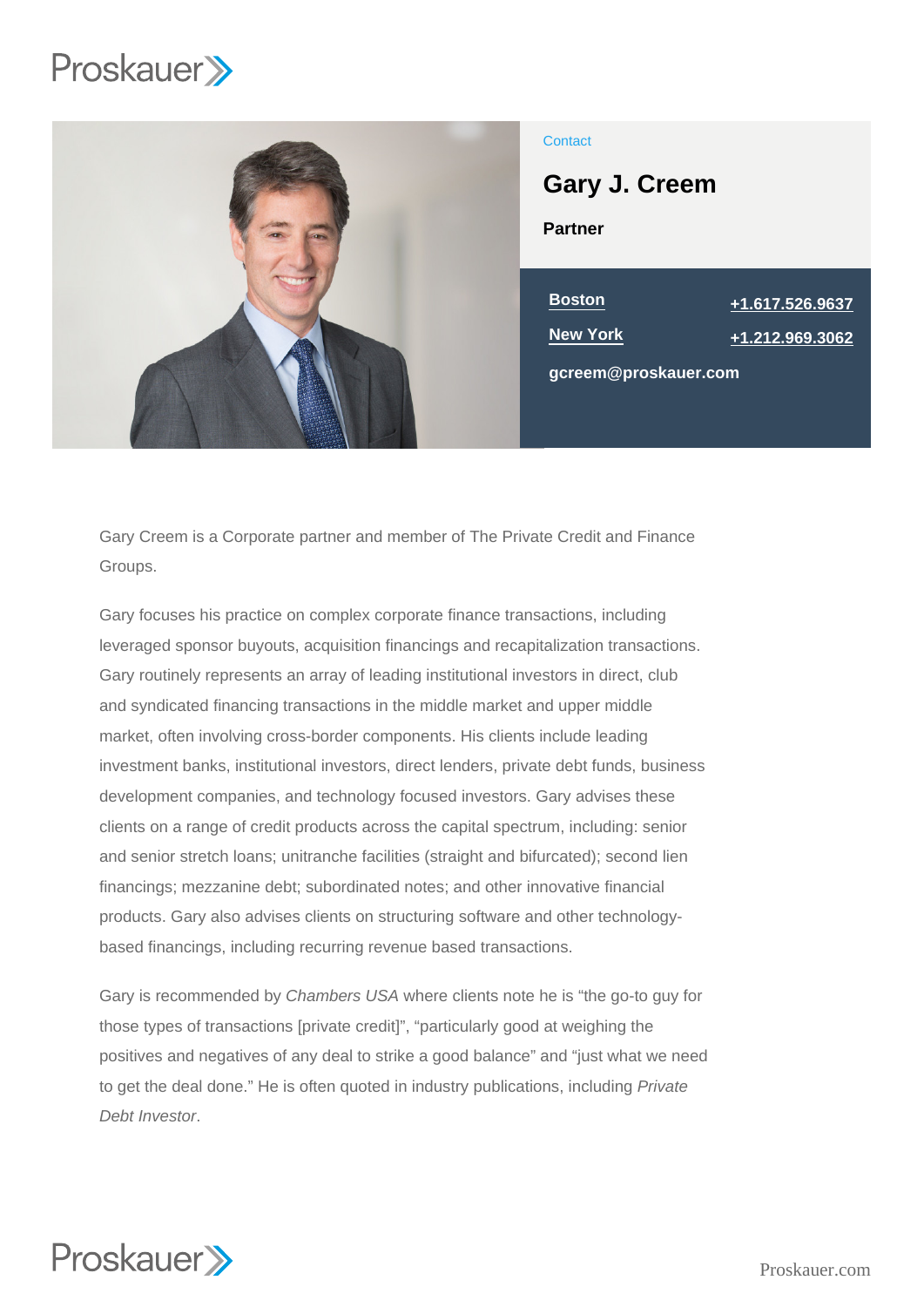A significant part of Gary's practice is spent counseling institutional investors in complex inter lender arrangements, including agreements among lenders, intercreditor agreements and subordination agreements. Gary frequently advises clients on debt restructurings and out-of-court workouts, including forbearance matters, debt-for-equity exchanges, restructuring support agreements and Article 9 remedies. Gary has deep experience with non-traditional equity transactions, including debt-like preferred equity as third party financing, equity kickers and coinvestments for private credit investors and debt for equity swaps involving troubled companies.

Outside of his law career, Gary sits on the board of Families First in Massachusetts.

### **Practices**

Private Credit, Finance, Business Development Companies, Business Solutions, Governance, Restructuring & Bankruptcy, Health Care Regulatory Compliance, Private Credit Restructuring, Structured Capital

#### **Industries**

Private Equity, Asset Management, Health Care

#### **Education**

Boston College Law School, J.D.

Tufts University, B.A.

## **Admissions & Qualifications**

**Massachusetts** 

### **Memberships**

The Association for Corporate Growth Commercial Finance Association Boston Bar Association

### **Awards & Recognition**

Chambers USA: Massachusetts: Banking & Finance 2013-2022 The Legal 500 United States: Media, Technology, and Telecoms: Transactional 2018 Massachusetts Super Lawyers 2011-2018